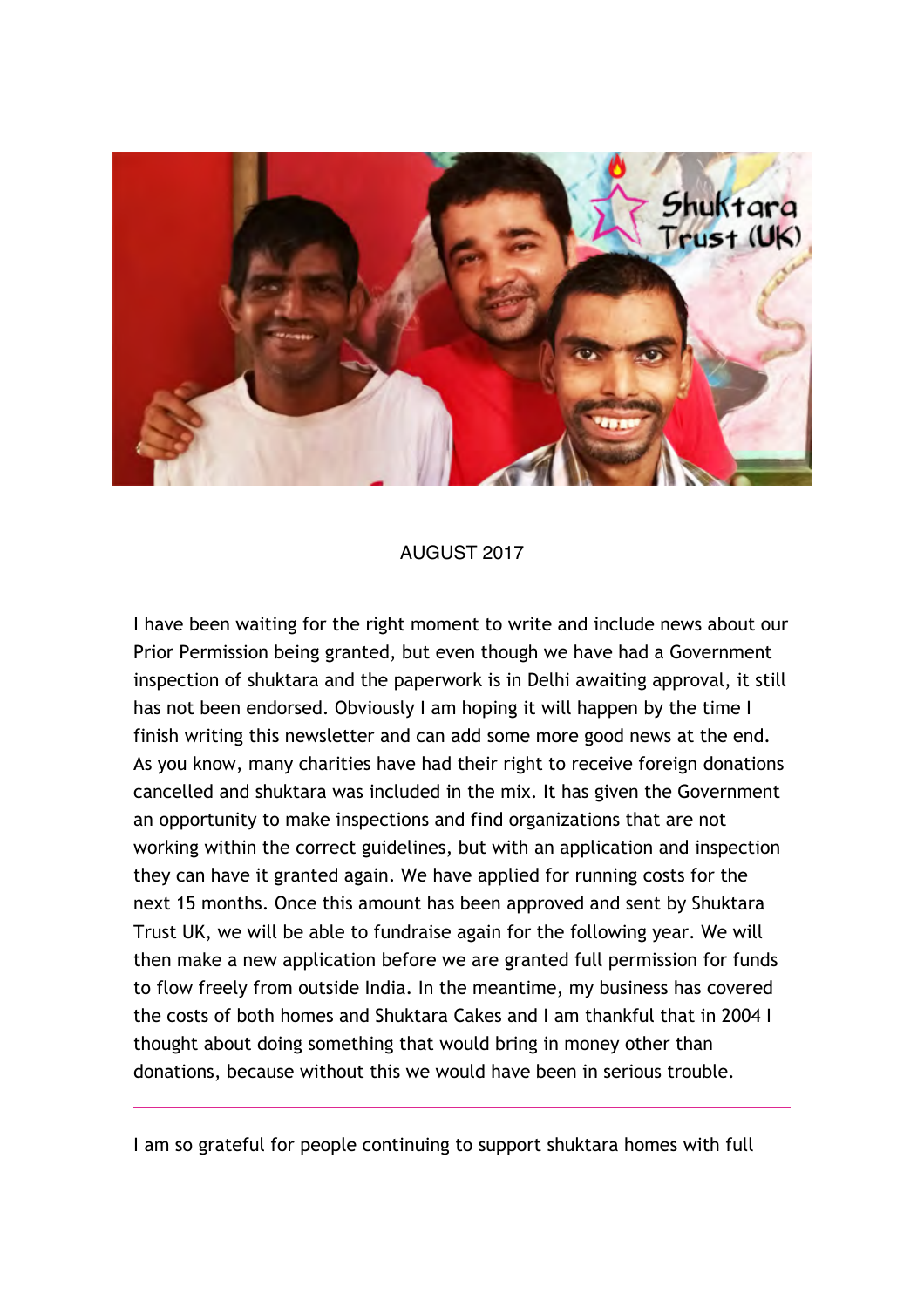awareness of the current situation. Emma D'Arcey who is a Shuktara Trust UK trustee and ran the London Marathon in 2016, is now running the Berlin Marathon with her sister Hannah under the auspices of The Winning Sisters on 24th September. They have a Justgiving page and if you would like to see their updates and support them you can look here:

https://www.justgiving.com/fundraising/hannah-kokoschka-emma-darcey



**The Winning Sisters Emma and Hannah**

Pappu has been so busy with both homes and all the paperwork that is needed for applications and a million other things with Social Welfare and the schools and Shuktara Cakes, that he surprised me one day by saying that all the girls were now attending school. He had simply forgotten to tell me.

We have always made sure that before anyone is admitted to school, they are settled at home. I had felt that Puja and Guria needed to feel really secure at Lula Bari before admission. One day Pappu was at REACH School and mentioned the girls and they were signed up immediately. They started in April. Guria is in their Cerebral Palsy Unit and Puja is in the Autism Unit. They both love it and Puja is much more engaged than I expected her to be and she loves getting ready and leaving the house every morning. She has her own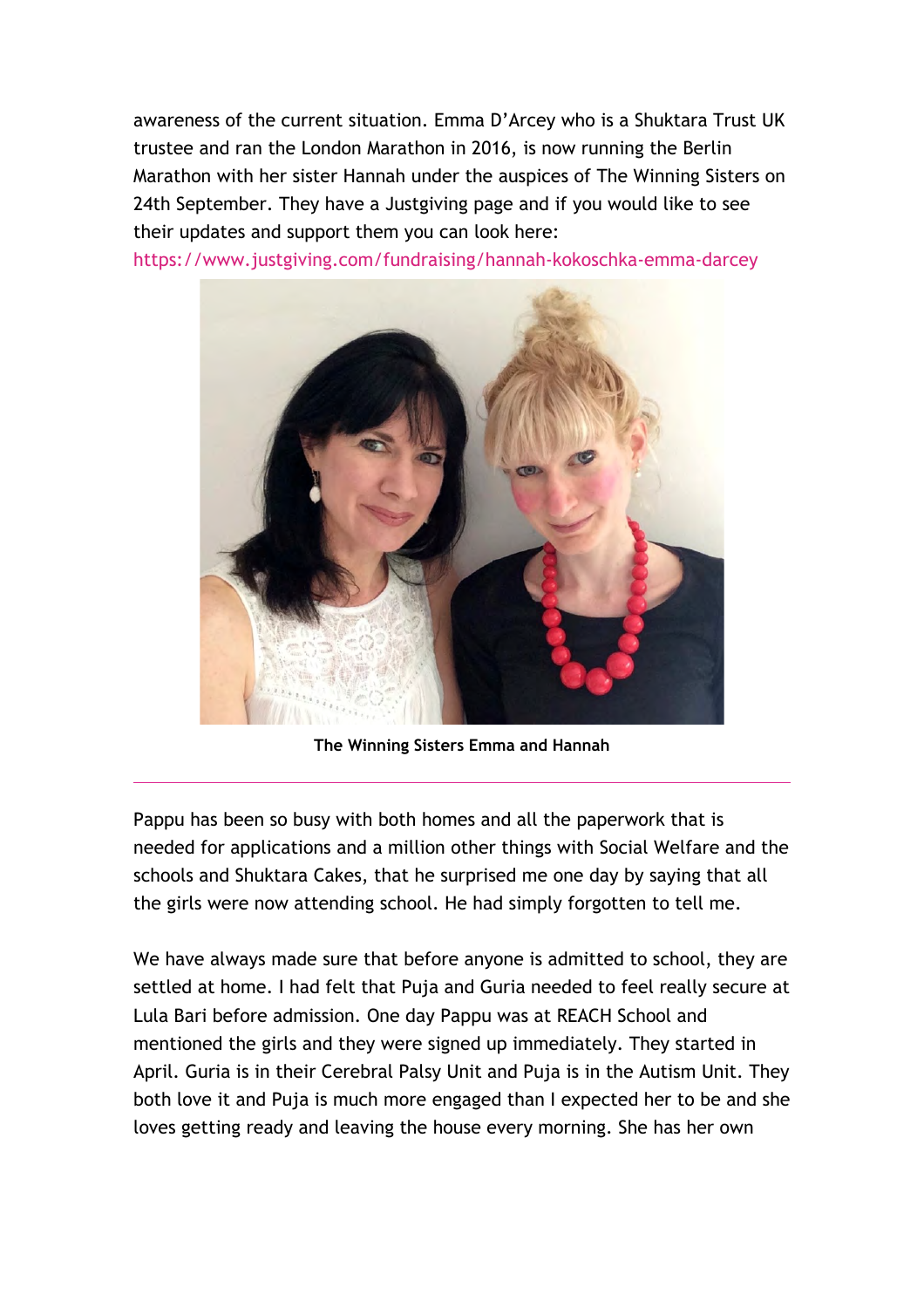corner in the classroom with her name on the wall and that is where she feels safe and where the teachers can interact with her.





**Puja in school uniform Guria first day of school**

Now all of our girls are in school apart from Ipshita who has finished and happily stays at home doing her embroidery and chatting to friends using video calls on her mobile. She has the freedom to go out once a week as long as she returns at a certain time and she hasn't let Pappu down yet.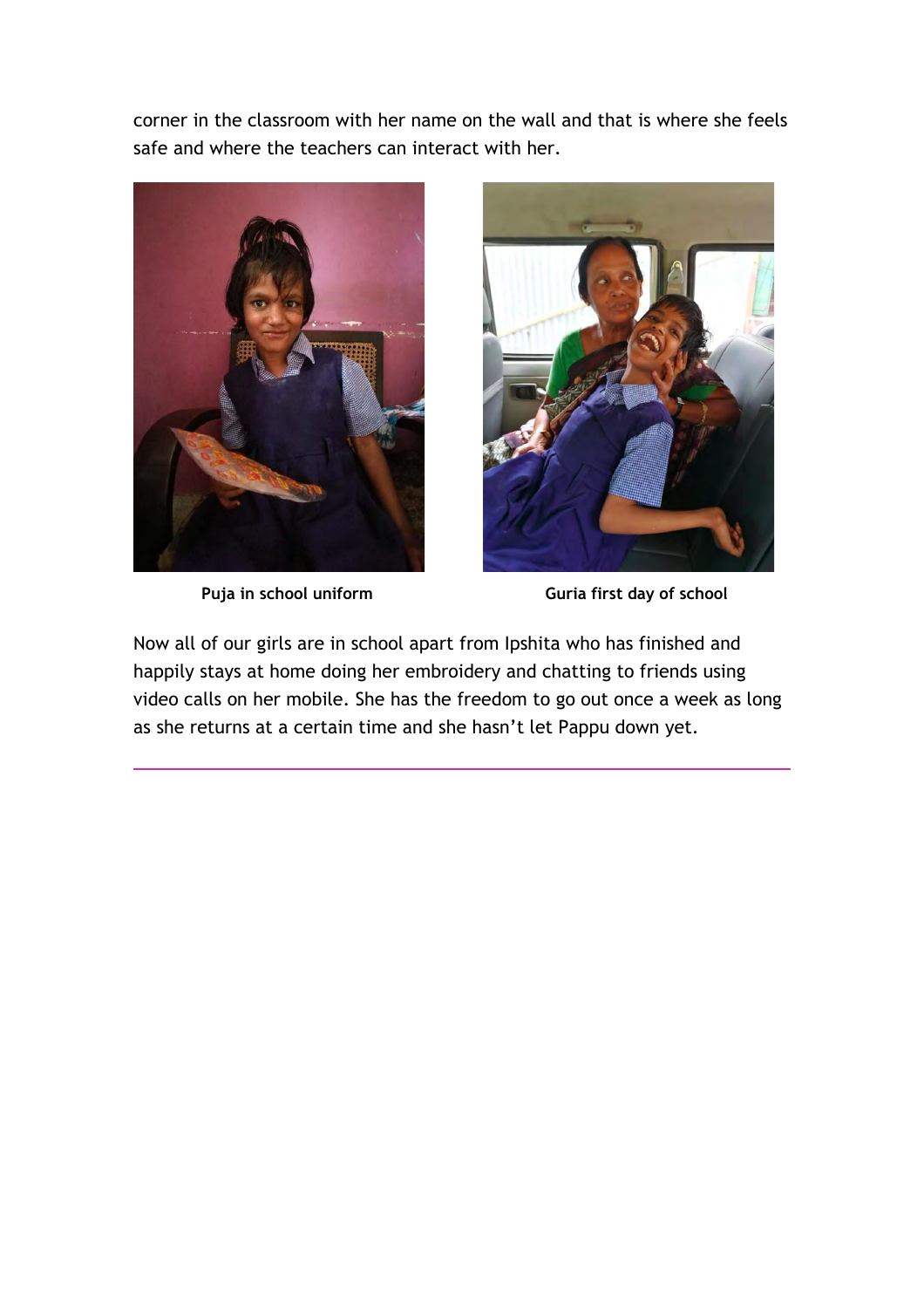

**Somnath, Manager of Shuktara Cakes with the team**

Shuktara Cakes was asked again by the Consul General of France in Kolkata to present a range of French Patisserie to all of their 600 guests for Bastille Day, French National Day on 14<sup>th</sup> July. The team had some very good response and there has also been a video released about them by The Better India online and this has been viewed now more than 500,000 times, so we expect many more orders to keep them busy.

We now have 12 boys and 8 girls living in the two homes. With two of the older boys, Raja and Sanjay now married and living independently and the others who can, working at Shuktara Cakes, we want to do more to enable some of the others to be independent and part of their society. I look forward to the future with the girls from Lula Bari as they grow up and to see how their embroidery can possibly be used to give them employment and something more in life, in the same way it has happened for the older boys.

On 1st July we celebrated 18 years of shuktara – this is the anniversary of the day